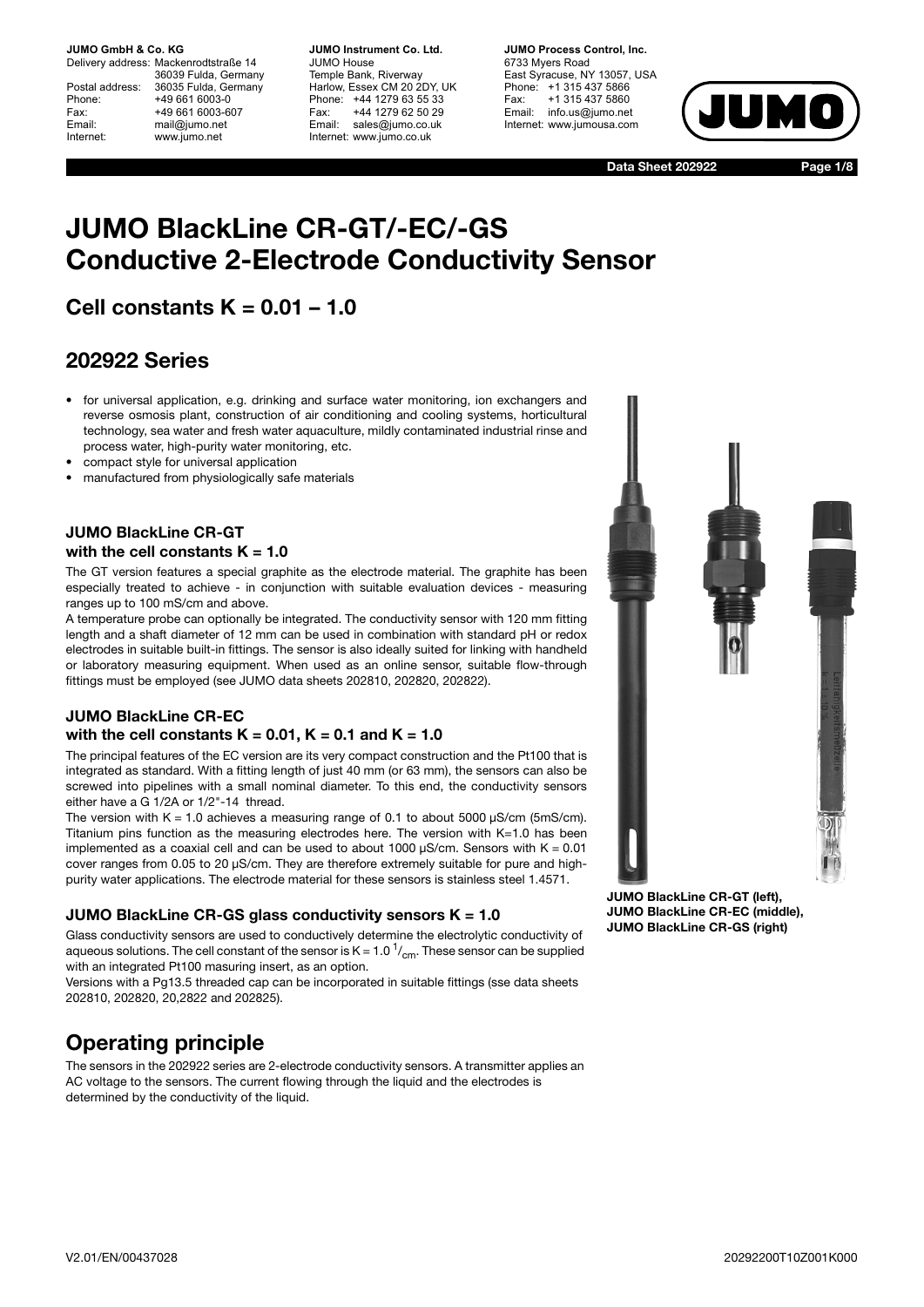Delivery address: Mackenrodtstraße 14 36039 Fulda, Germany Postal address: 36035 Fulda, Germany Phone: +49 661 6003-0 Fax: +49 661 6003-607<br>Email: +49 661 6003-607 mail@jumo.net Internet: www.jumo.net

**JUMO Instrument Co. Ltd.** JUMO House Temple Bank, Riverway Harlow, Essex CM 20 2DY, UK Phone: +44 1279 63 55 33 Fax: +44 1279 62 50 29 Email: sales@jumo.co.uk Internet: www.jumo.co.uk

**JUMO Process Control, Inc.** 6733 Myers Road East Syracuse, NY 13057, USA Phone: +1 315 437 5866 Fax: +1 315 437 5860 Email: info.us@jumo.net Internet: www.jumousa.com



**Data Sheet 202922**

**Page 2/8**

# **Technical data**

### **JUMO BlackLine CR-GT**

| $K = 1.0$                                                    |
|--------------------------------------------------------------|
| 0.1 to approx. $10 \text{ mS/cm}$                            |
| (with the appropriate evaluation equipment: up to 100 mS/cm) |
| none/Pt100/Pt1000                                            |
| Pq13.5 screw-in thread                                       |
| special graphite                                             |
| PPE, PS                                                      |
| -5 to +80 $^{\circ}$ C                                       |
| 6 bar (at $25^{\circ}$ C)                                    |
| attached cable (free cable ends) or M12 connector            |
|                                                              |

 $a$  Depending on the production conditions, the cell constant can deviate by  $\pm 10$  % from the nominal value. This deviation can be compensated at the transmitter.

b The measuring ranges also depend on the transmitter used. When used for wider ranges than the "typical" ones, measurement errors may be caused by polarization.

#### **JUMO BlackLine CR-EC**

| l Cell constant <sup>a</sup>         | $K = 0.01$                                           | $K = 0.1$                                            | $K = 1.0$                                            |
|--------------------------------------|------------------------------------------------------|------------------------------------------------------|------------------------------------------------------|
| Typical measuring range <sup>b</sup> | 0.05 to approx. 20 $\mu$ S/cm                        | 0.1 to approx. $1000 \mu S/cm$                       | 0.1 to approx. 5000 $\mu$ S/cm                       |
| Temperature compensation             | Pt100                                                | Pt100                                                | Pt100                                                |
| Process connection                   | G 1/2A or<br>1/2"-14 NPT screw-in thread             | $G1/2A$ or<br>1/2"-14 NPT screw-in thread            | G 1/2A or<br>1/2"-14 NPT screw-in thread             |
| Electrode material                   | stainless steel 1.4571                               | stainless steel 1.4571                               | titanium                                             |
| <b>Body material</b>                 | PEI                                                  | PEI                                                  | PEI                                                  |
| Operating temperature                | $-5$ to $+90$ °C                                     | $-5$ to $+90$ °C                                     | $-5$ to $+90$ °C                                     |
| Maximum pressure                     | 6 bar (at $25^{\circ}$ C)                            | 6 bar (at $25^{\circ}$ C)                            | 6 bar (at $25^{\circ}$ C)                            |
| Electrical connection                | attached cable (free cable ends)<br>or M12 connector | attached cable (free cable ends)<br>or M12 connector | attached cable (free cable ends)<br>or M12 connector |

 $a$  Depending on the production conditions, the cell constant can deviate by  $\pm 10$  % from the nominal value. This deviation can be compensated at the transmitter.

b The measuring ranges also depend on the transmitter used. When used for wider ranges than the "typical" ones, measurement errors may be caused by polarization.

#### **JUMO BlackLine CR-GS**

| Cell constant <sup>a</sup>            | $K = 1.0$                                                           |
|---------------------------------------|---------------------------------------------------------------------|
| Typical measuring range <sup>b</sup>  | 0 to 1 mS/cm (platinum raw)<br>0 to 100 mS/cm (platinum platinized) |
| Temperature compensation <sup>c</sup> | Pt100                                                               |
| Process connection                    | threaded cap Pg13,5 or plug cap                                     |
| Electrode material                    | platinum                                                            |
| Body material                         | glass                                                               |
| Operating temperature                 | $-10$ to $+160$ °C                                                  |
| Maximum pressure                      | 0 to 6 bar with threaded cap Pq13,5<br>unpressurized with plug cap  |
| Electrical connection                 | N-connector or M12 connector                                        |

 $a$  Depending on the production conditions, the cell constant can deviate by  $\pm 10\%$  from the nominal value. This deviation can be compensated at the transmitter.

<sup>b</sup> The measuring ranges also depend on the transmitter used. When used for wider ranges than the "typical" ones, measurement errors may be caused by polarization.

<sup>c</sup> Option.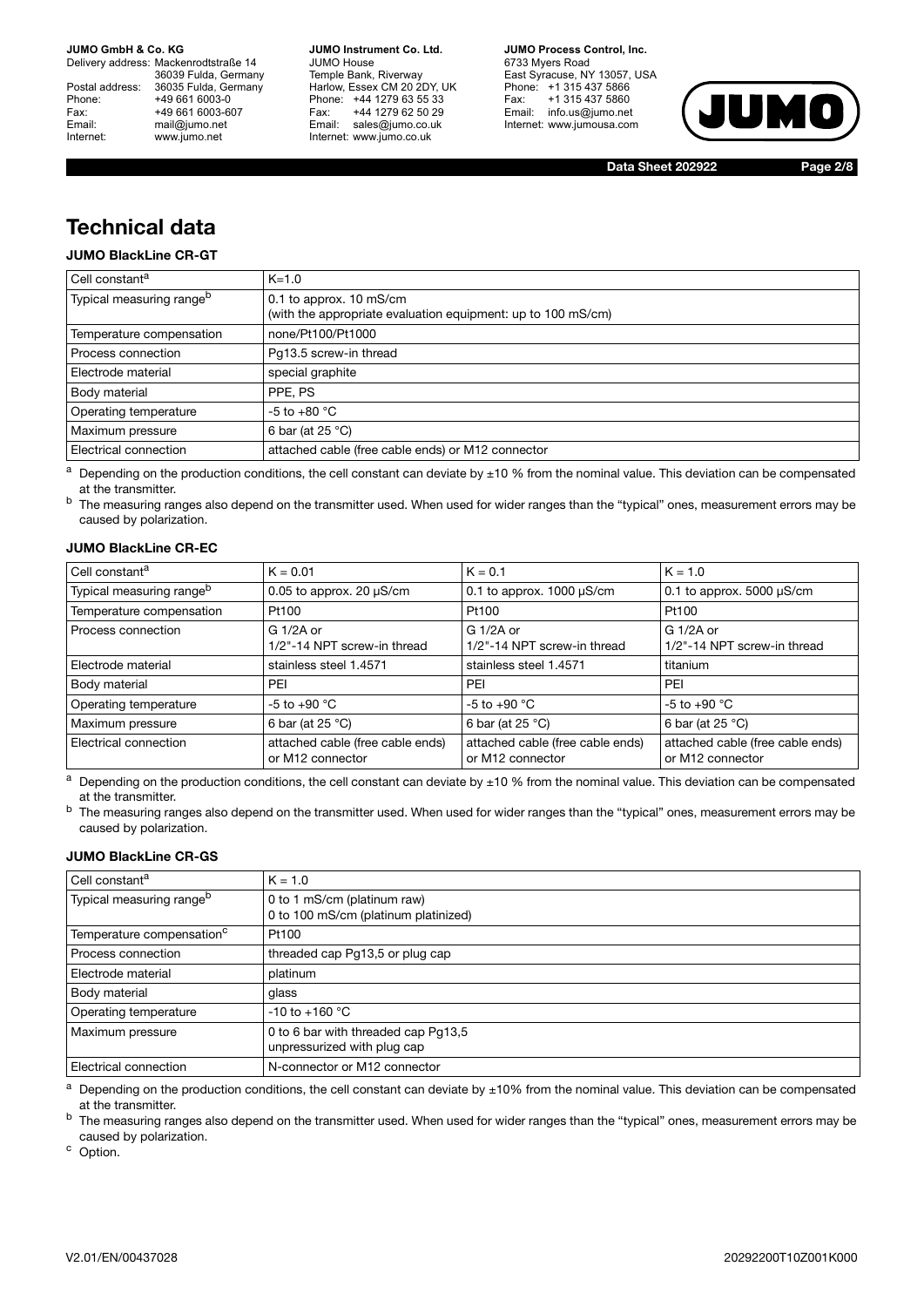Delivery address: Mackenrodtstraße 14 36039 Fulda, Germany Postal address: 36035 Fulda, Germany Postal address: 36035 Fulda, Ge<br>
Phone: +49 661 6003-0<br>
Fax: +49 661 6003-6<br>
Email: mail@jumo.net +49 661 6003-607 mail@jumo.net Internet: www.jumo.net

**JUMO Instrument Co. Ltd.** JUMO House Temple Bank, Riverway Harlow, Essex CM 20 2DY, UK Phone: +44 1279 63 55 33 Fax: +44 1279 62 50 29 Email: sales@jumo.co.uk Internet: www.jumo.co.uk

**JUMO Process Control, Inc.** 6733 Myers Road East Syracuse, NY 13057, USA Phone: +1 315 437 5866 Fax: +1 315 437 5860 Email: info.us@jumo.net Internet: www.jumousa.com



**Data Sheet 202922**

**Page 3/8**

(9)

## **Dimensions**

## **JUMO BlackLine CR-GT**



#### **Type 202922/10-... plug cap with attached cable**

- 1 Connecting cable 5 mm dia. 2 Electrode head, PC 3 Electrode shaft, PPO
- 4 Measuring insert (Temperature sensor) 5 Electrode holder, PPO 6 Graphite electrodes
- 



# **threaded cap with attached cable**

- 
- 
- 



П

- 
- 
- 7 Ring, PSU 2x 1, 4-pole, 8 O-ring 10 × 3,5, FPM 9 Built-in connector M12 × 1, 4-pole, 713 series

160

12 ±0.5 dia.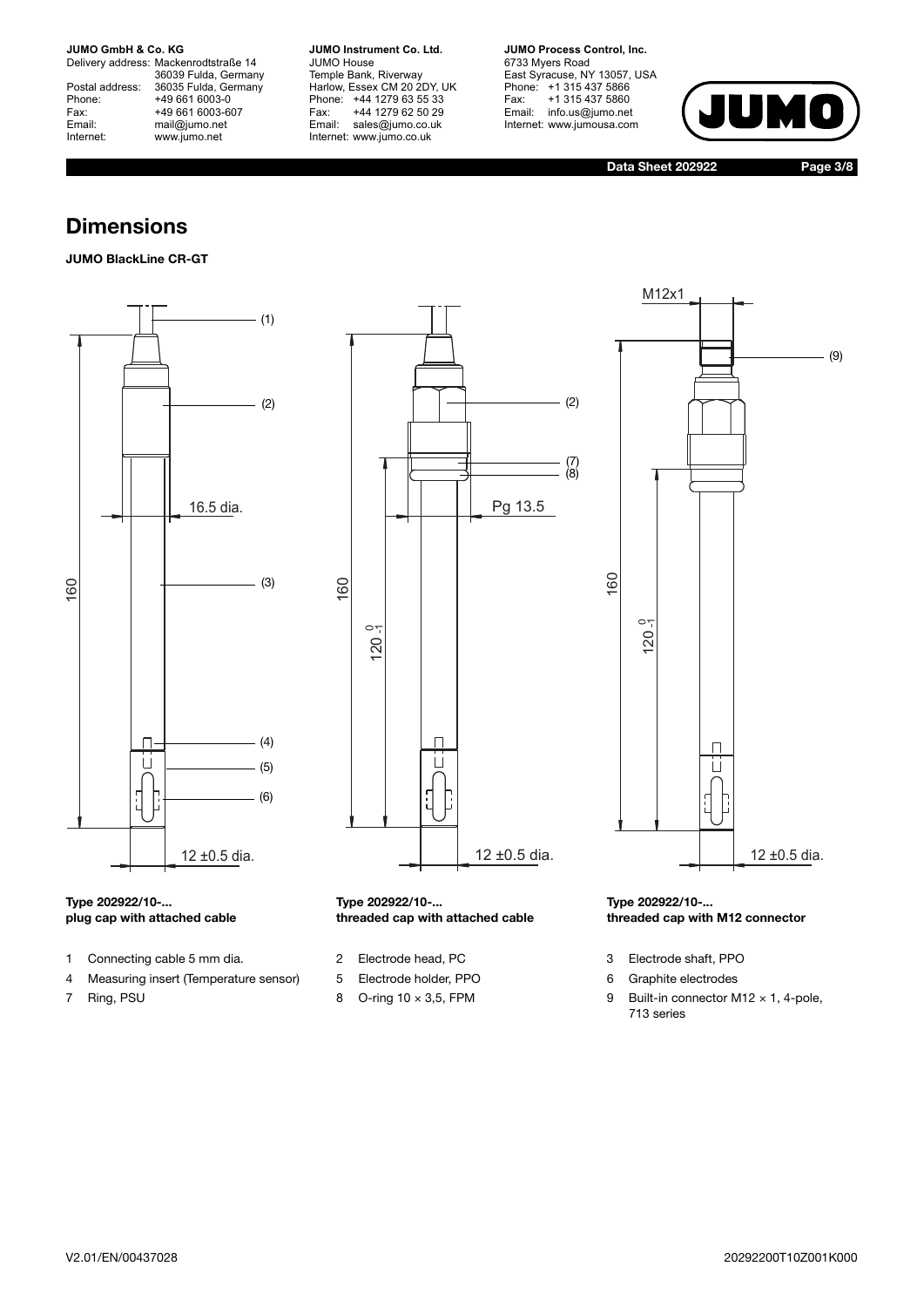Delivery address: Mackenrodtstraße 14 36039 Fulda, Germany Postal address: 36035 Fulda, Germany Phone: +49 661 6003-0 Fax: +49 661 6003-607<br>Email: +49 661 6003-607 mail@jumo.net Internet: www.jumo.net

**JUMO Instrument Co. Ltd.** JUMO House Temple Bank, Riverway Harlow, Essex CM 20 2DY, UK Phone: +44 1279 63 55 33 Fax: +44 1279 62 50 29 Email: sales@jumo.co.uk Internet: www.jumo.co.uk

**JUMO Process Control, Inc.** 6733 Myers Road East Syracuse, NY 13057, USA Phone: +1 315 437 5866 Fax: +1 315 437 5860 Email: info.us@jumo.net Internet: www.jumousa.com



**Data Sheet 202922**

**Page 4/8**

#### **JUMO BlackLine CR-EC**







**Type 202922/20-0100-1003-60-104-20-5000-040 Cell constant K = 1.0**



**Type 202922/20-0100-1003-60-144-20-5000-040 Cell constant K = 1.0**



**Type 202922/20-0010-1003-26-104-20-5000-040**

**Type 202922/20-0001-1003-26-104-20-5000-063**



**Type 202922/20-... with M12 connector**

> **D mm**

**L mm**



**Type 202922/20-0010-1003-60-144-20-5000-040 Cell constant K = 0.1 Type 202922/20-0001-1003-26-144-20-5000-063 Cell constant K = 0.01**

**Type** Fitting length EL **mm** 202922/20-0010-... | 38.6 | 80 | Ø 14 202922/20-0001-... 63 105 Ø 16

**Cell constant K = 0.1**

**Cell constant K = 0.01**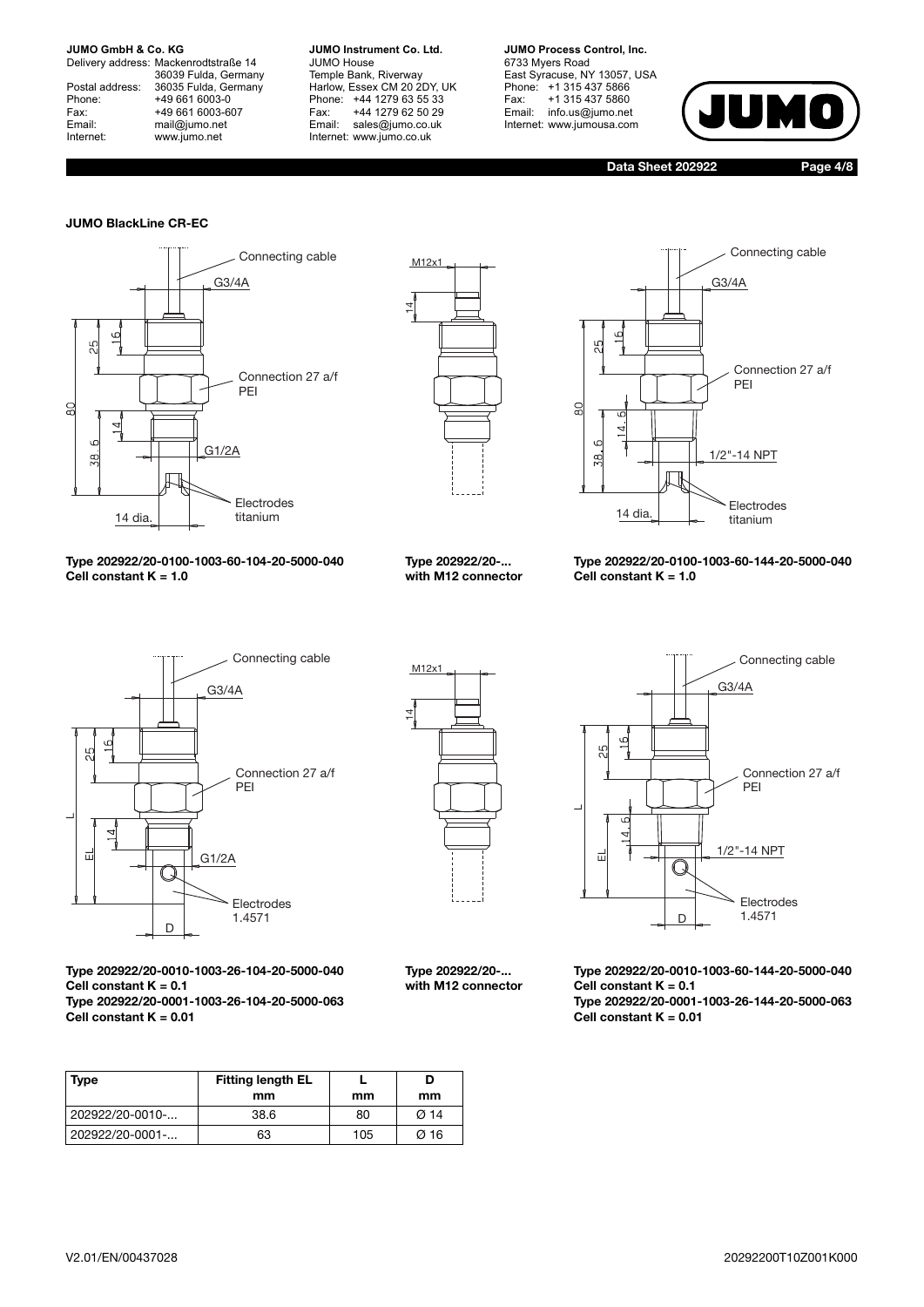Delivery address: Mackenrodtstraße 14 36039 Fulda, Germany Postal address: 36035 Fulda, Germany Postal address: 36035 Fulda, Ge<br>
Phone: +49 661 6003-0<br>
Fax: +49 661 6003-6<br>
Email: mail@jumo.net +49 661 6003-607 mail@jumo.net Internet: www.jumo.net

**JUMO Instrument Co. Ltd.** JUMO House Temple Bank, Riverway Harlow, Essex CM 20 2DY, UK Phone: +44 1279 63 55 33 Fax: +44 1279 62 50 29 Email: sales@jumo.co.uk Internet: www.jumo.co.uk

**JUMO Process Control, Inc.** 6733 Myers Road East Syracuse, NY 13057, USA Phone: +1 315 437 5866 Fax: +1 315 437 5860 Email: info.us@jumo.net Internet: www.jumousa.com



**Data Sheet 202922**

**Page 5/8**

#### **JUMO BlackLine CR-GS**





#### **Type 202922/30-... threaded cap Pg13.5**

- 1 Electrode head, PC Ø 5 mm 2 Ring, PSU 3 O-Ring 10 x 3.5, FPM
- 
- 

**Type 202922/30-...**

**threaded cap with M12 connector**

- 
- 4 Electrode shat, glass 5 Measuring surface, platinum 6 Built-in connector M12 x 1, 4-pole, 713 series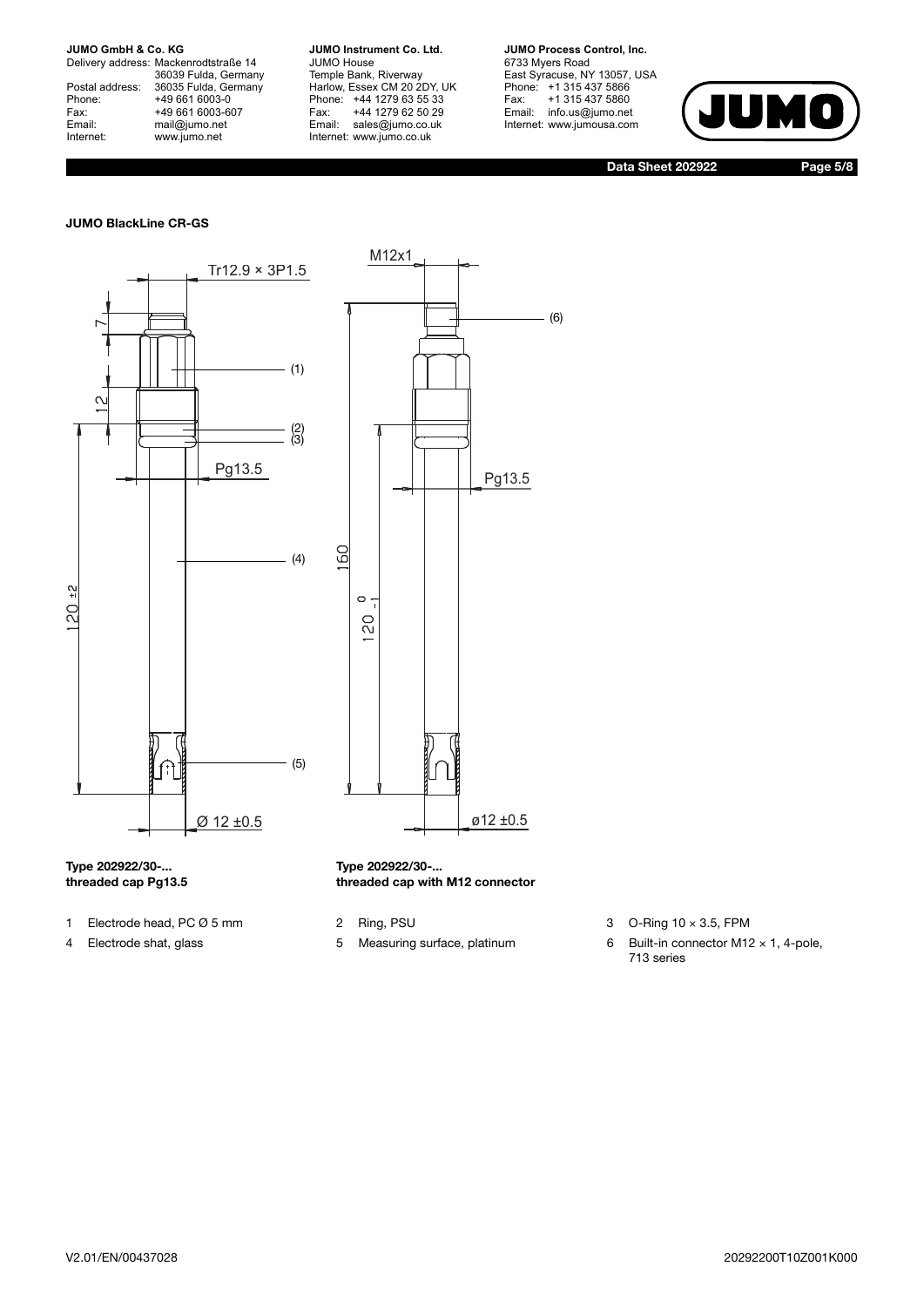Delivery address: Mackenrodtstraße 14 36039 Fulda, Germany Postal address: 36035 Fulda, Germany Postal address: 36035 Fulda, Ge<br>
Phone: +49 661 6003-0<br>
Fax: +49 661 6003-6<br>
Email: mail@jumo.net +49 661 6003-607 mail@jumo.net Internet: www.jumo.net

**JUMO Instrument Co. Ltd.** JUMO House Temple Bank, Riverway Harlow, Essex CM 20 2DY, UK Phone: +44 1279 63 55 33 Fax: +44 1279 62 50 29 Email: sales@jumo.co.uk Internet: www.jumo.co.uk

**JUMO Process Control, Inc.** 6733 Myers Road East Syracuse, NY 13057, USA Phone: +1 315 437 5866 Fax: +1 315 437 5860 Email: info.us@jumo.net Internet: www.jumousa.com



**Data Sheet 202922**

**Page 6/8**

# **Accessories for JUMO BlackLine CR-EC**

### **Immersion fitting1**



## **Electrical connection**





#### **Connection for M12 connector**



- $1$  Only suitable for process connection 104 (screw-in thread G1/2").
- EL Immersion length 500 mm or 1000 mm
- 1 Cable gland, protection class IP68 (up to 0.2 bar)
- 2 Protection tube
- 3 Pipe clip
- 4 Conductivity sensor JUMO BlackLine CR-EC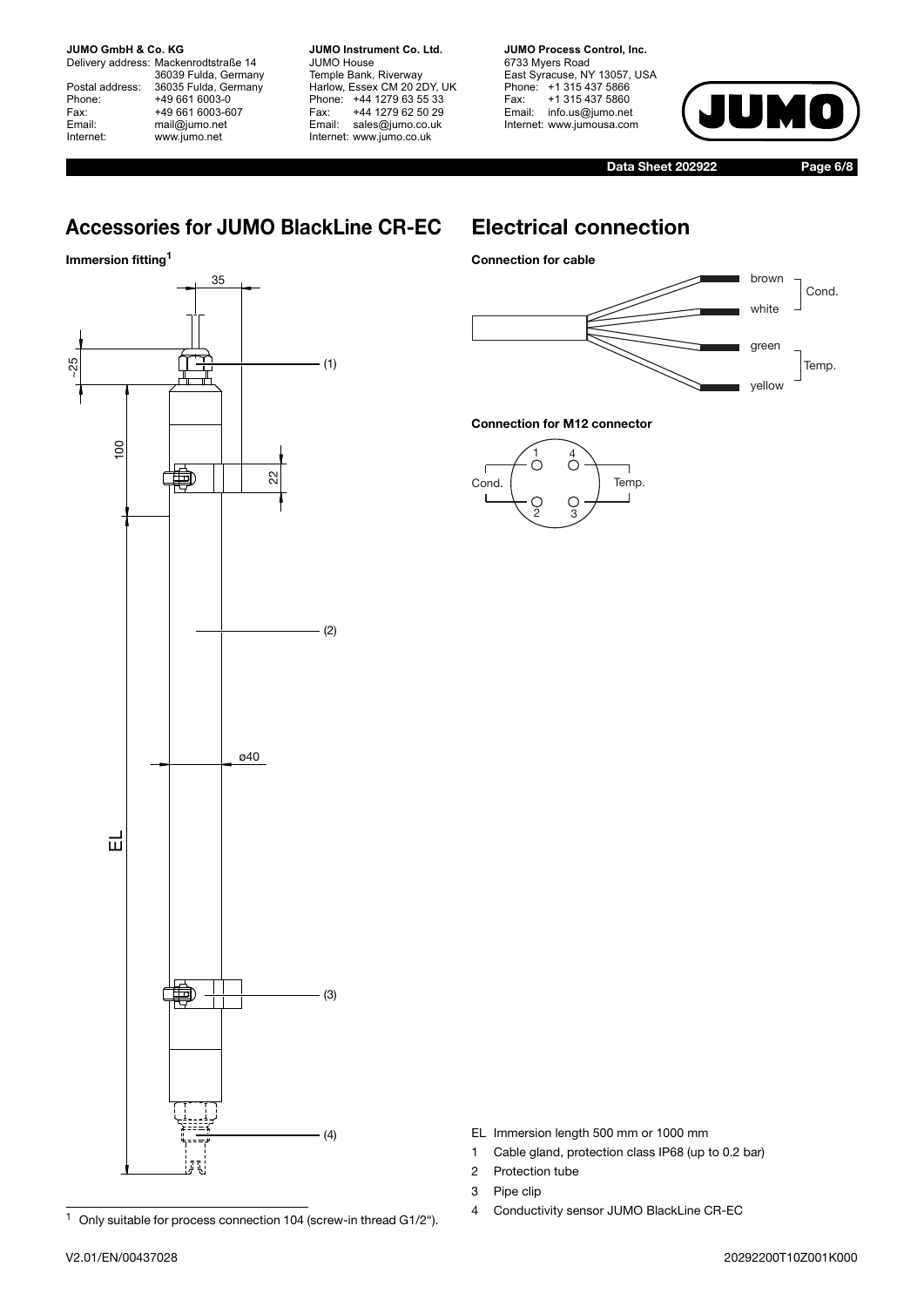Delivery address: Mackenrodtstraße 14 36039 Fulda, Germany Postal address: 36035 Fulda, Germany Postal address: 36035 Fulda, Ge<br>
Phone: +49 661 6003-0<br>
Fax: +49 661 6003-6<br>
Email: mail@jumo.net +49 661 6003-607 mail@jumo.net Internet: www.jumo.net

**JUMO Instrument Co. Ltd.** JUMO House Temple Bank, Riverway Harlow, Essex CM 20 2DY, UK Phone: +44 1279 63 55 33 Fax: +44 1279 62 50 29 Email: sales@jumo.co.uk Internet: www.jumo.co.uk

**JUMO Process Control, Inc.** 6733 Myers Road East Syracuse, NY 13057, USA Phone: +1 315 437 5866 Fax: +1 315 437 5860 Email: info.us@jumo.net Internet: www.jumousa.com



**Data Sheet 202922**

**Page 7/8**

# **Order details**

|                           |                                     |           | (1) | <b>Basic type</b>                               |
|---------------------------|-------------------------------------|-----------|-----|-------------------------------------------------|
|                           |                                     | 202922/10 |     | Style: JUMO BlackLine CR-GT                     |
|                           |                                     | 202922/20 |     | Style: JUMO BlackLine CR-EC                     |
|                           |                                     | 202922/30 |     | Style: JUMO BlackLine CR-GS                     |
|                           |                                     |           | (2) | <b>Cell constant</b>                            |
| $\overline{\phantom{a}}$  | $\circ$                             | 0001      |     | $K = 0.01a$                                     |
| $\overline{\phantom{a}}$  | $\circ$                             | 0010      |     | $K = 0.1$                                       |
|                           | $O$ $O$ $X$                         | 0100      |     | $K = 1.0$                                       |
|                           |                                     |           | (3) | <b>Measuring insert</b>                         |
|                           | $x \times x$                        | 0000      |     | none                                            |
|                           | $X$ $X$ $O$                         | 1003      |     | Pt100                                           |
|                           | $0$ $0$ $0$                         | 1005      |     | Pt1000                                          |
|                           |                                     |           | (4) | <b>Electrode material</b>                       |
| $\overline{\phantom{a}}$  | $\mathsf{o}$                        | 26        |     | stainless steel 1.4571 <sup>b</sup>             |
| $\overline{\phantom{a}}$  | $\circ$<br>$\overline{\phantom{a}}$ | 60        |     | titanium <sup>c</sup>                           |
| $\blacksquare$            | $\blacksquare$<br>x                 | 61        |     | platinum (platinized)                           |
| $\boldsymbol{\mathsf{x}}$ | ٠                                   | 84        |     | special graphite                                |
|                           |                                     |           | (5) | <b>Process connection</b>                       |
| $\overline{\phantom{a}}$  | $\circ$                             | 104       |     | G1/2" screw-in thread                           |
| $\overline{\phantom{a}}$  | $\circ$                             | 144       |     | 1/2" NPT screw-in thread                        |
| $\boldsymbol{\mathsf{x}}$ | X<br>$\blacksquare$                 | 413       |     | Pg13.5 thread                                   |
|                           |                                     |           | (6) | <b>Electrical connection</b>                    |
| $\circ$ $\circ$           | $\overline{\phantom{a}}$            | 20        |     | attached cable                                  |
|                           | x                                   | 22        |     | threaded cap Pg13.5                             |
|                           | $0$ $0$ $0$                         | 83        |     | M12 connector                                   |
|                           |                                     |           | (7) | <b>Cable length</b>                             |
|                           | $x \circ x$                         | 0         |     | no cable (with electrical connection 83 and 22) |
| $x \times$                |                                     | 5000      |     | length in mm (other lengths on request)         |
|                           |                                     |           | (8) | <b>Fitting length</b>                           |
| $\overline{\phantom{a}}$  | $\mathbf{x}$                        | 40        |     | 40 mm                                           |
| $ \mathsf{X}$             |                                     | 63        |     | 63 mm (for cell constant $K = 0.01$ only)       |
| $x$ -                     | X                                   | 120       |     | 120 mm                                          |

 $x = standard$ 

 $o =$  optional

 $-$  = not available

a Only in conjunction with fitting length 063.

<sup>b</sup> Only in conjunction with cell constant 0001 or 0010.

<sup>c</sup> Only in conjunction with cell constant 0100.



#### **Note:**

The type code is a type designation, not a modular system.

If at all possible, choose the articles listed under "Stock items" or "Non-stock items".

Any free combination of individual code features must be technically checked by us and released. Please ask us in case of doubt!